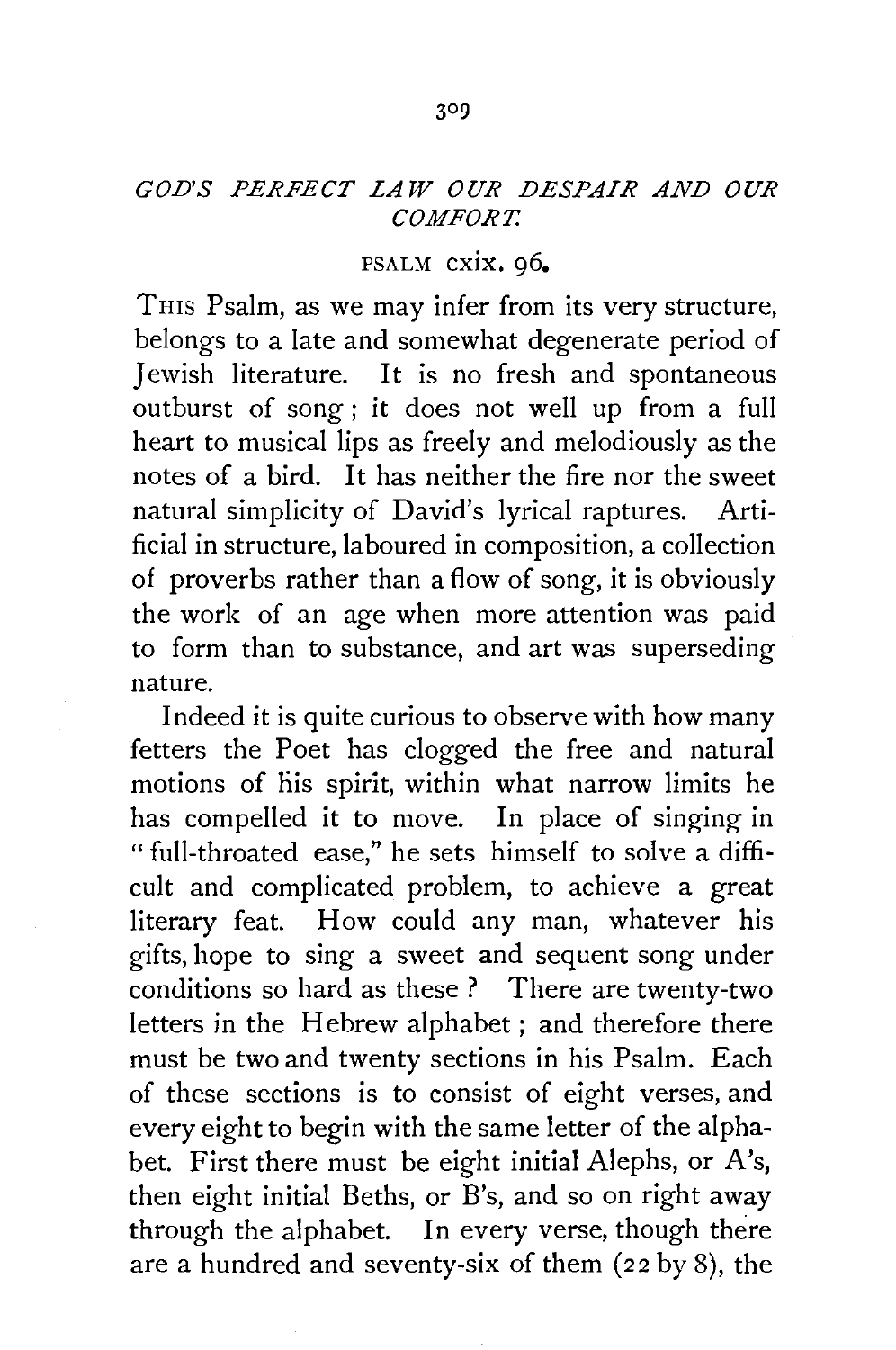Divine Law must be mentioned, although the Poet's vocabulary contains at the most only ten synonyms for it,-as statutes, judgments, testimonies, precepts. And the Sacred Name, the name of Jehovah, must be brought into the Psalm exactly twenty-two times, once for each letter of the Alphabet. To fulfil these onerous conditions, which seem to render all freedom and mobility of thought simply impossible, and yet to introduce a separate and valuable thought into each verse of the Psalm, is a feat which, in its own way, is perhaps as great as was ever achieved by the wit of man.

But it is a kind of feat for which very rightly we feel little respect. A man *may* dance in fetters, no doubt, and so dance as to excite our wonder and admiration by his blended strength and dexterity; but how much better and more admirably would he have danced without them ? And a poet who voluntarily clogs his natural vigour and grace with artificial and pedantic restrictions may so far master them as to compel our astonishment ; but he cannot touch and move us like the poet who pours out his natural song without restraint, and moreover he diverts our thoughts from his song to himself; we admire his dexterity instead of yielding ourselves to the charm and power of his theme. This ingenious and elaborate acrostic, for example, is not to be compared for power and beauty with Psalm xix. Both have the same theme—the goodness and sweetness of the Divine Law; but David's song is bright and artless as the music of the grove, while the Psalm before us, when compared with that, sounds like an artificial declamation intoned by a rabbi or a priest.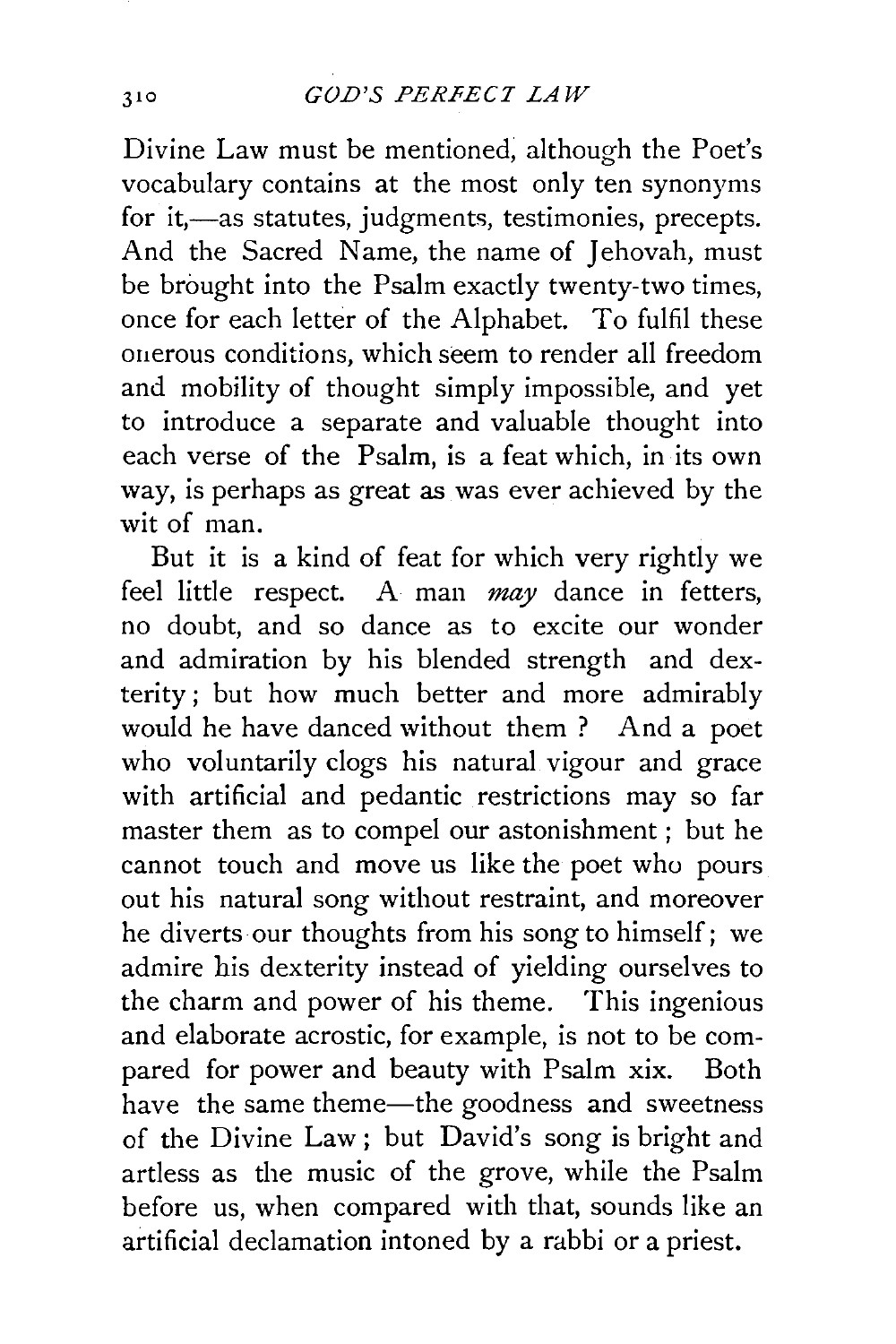In so far as the mere form and structure of the Psalm are concerned, one of the most useful purposes to which we could put it would be a controversial one. Nothing is more degrading to the Word of God than the verbal and mechanical theories of inspiration which still have some vogue in certain sections of the Church. And, whatever theory he may hold, how can any reasonable man maintain that *the structure,* the external form, of this Psalm is from God ? It is easy to conceive of the Holy Ghost as *using*  any form of literature, however debased, in order to teach men and do them good. But surely it is impossible to conceive of Him as *selecting* such forms; as moving a man to write an elaborate and complicated acrostic, to sacrifice nature to art, and sense to form, and spirit to letter; as impelling him to tie broken and disjointed thoughts together by a mere alphabetical thread. That even this unknown Psalmist was taught of God, that he received the truths embodied in his verse from heaven, we freely admit, we heartily believe; but who can doubt that he was left to choose his own form of utterance, or rather to adopt the Rabbinical forms of his age ? who will venture to ascribe his alphabetical and other verbal dexterities to the inspiration of the Holy Ghost? What is true and good and noble in the Psalm we attribute to the God who inspired it; what is imperfect, ignoble, merely dexterous and ingenious, we attribute to the man who wrote it.

The peculiar form of the Psalm has one happy result; viz., that we may safely detach any verse from its context and consider it apart. In order to secure unity of form the Psalmist was compelled to sacrifice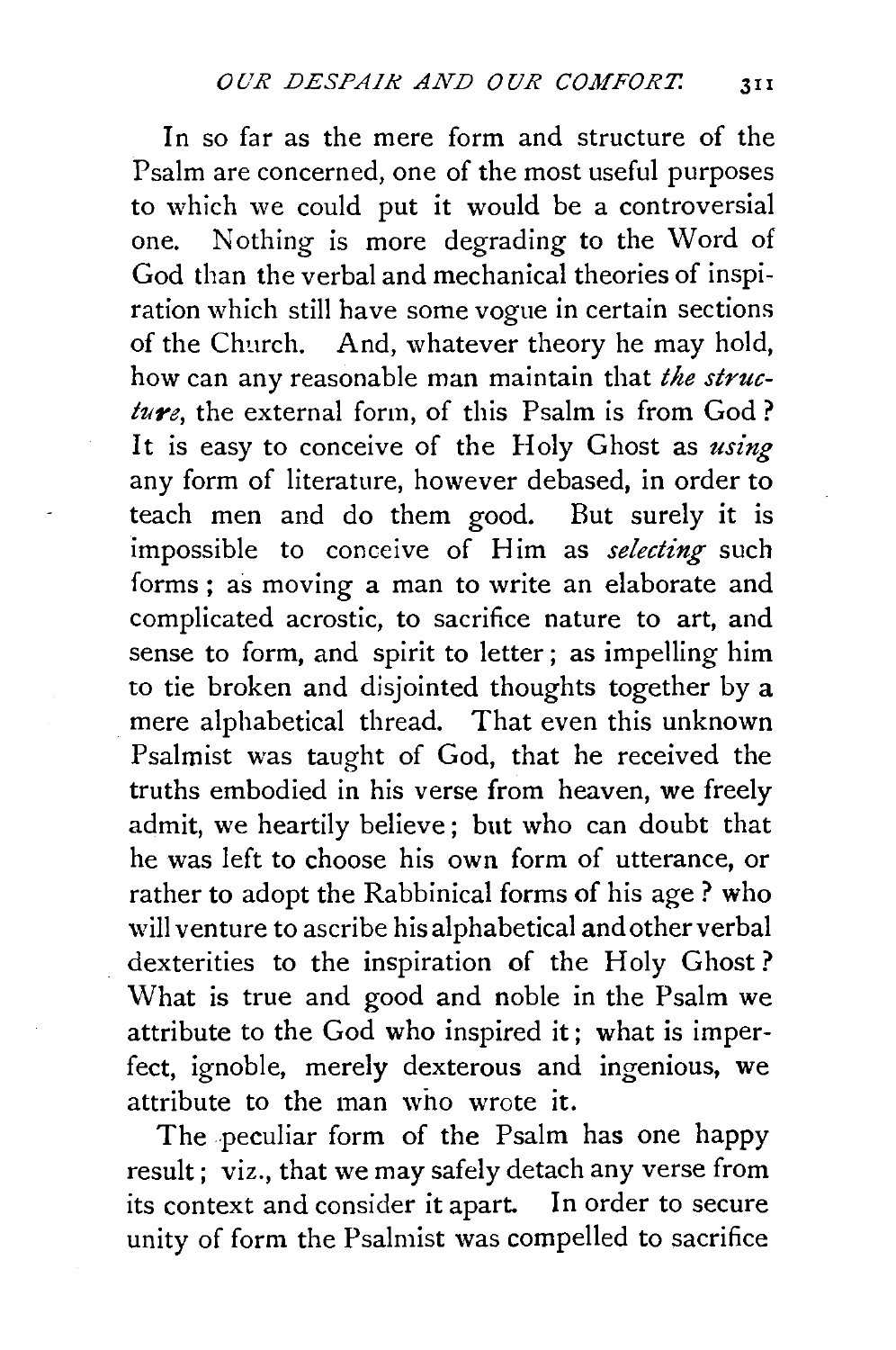unity of substance: he could not carry out his ingenious alphabetical device without looking to letters and words rather than to logical sequences of thought. Hence almost every verse is self-contained, and has little connection with those before and after it, save that of its initial letter. In short, the Psalm resembles a jeweller's chest, in which many valuable gems are arranged, not according to their several kinds, nor so as that their contrasting lustres may enhance their beauty, but simply according to a set of arbitrary trade symbols. You may take up any one of them and look at it apart; it will lose nothing by being separated from its companions; it may gain much by being held to the light.

In the sentence before us we have one such jewel -a gem of purest ray; a self-contained proverb, which, though it has the form and place of a verse in a Psalm, is really a separate and independent statement of a great truth. Its value is in itself; we gain nothing for it by a study of the context. Let us look at it by itself, then, and ask what it has to teach us.

" I have seen an end of all perfection, but thy com*mandment is exceeding broad."* Do these words mean, as by their mere logical connection they seem to mean, that the Psalmist, in his long quest after perfection, had at last discovered that *nothing* was perfect, not even the Divine law? Does he intend to say, "After long and diligent search, the commandment of God is the best thing I have found ; but even that is only 'very broad'—approaching perfection, but not attaining it"? No, he does not mean to deny the perfection of the Law that came by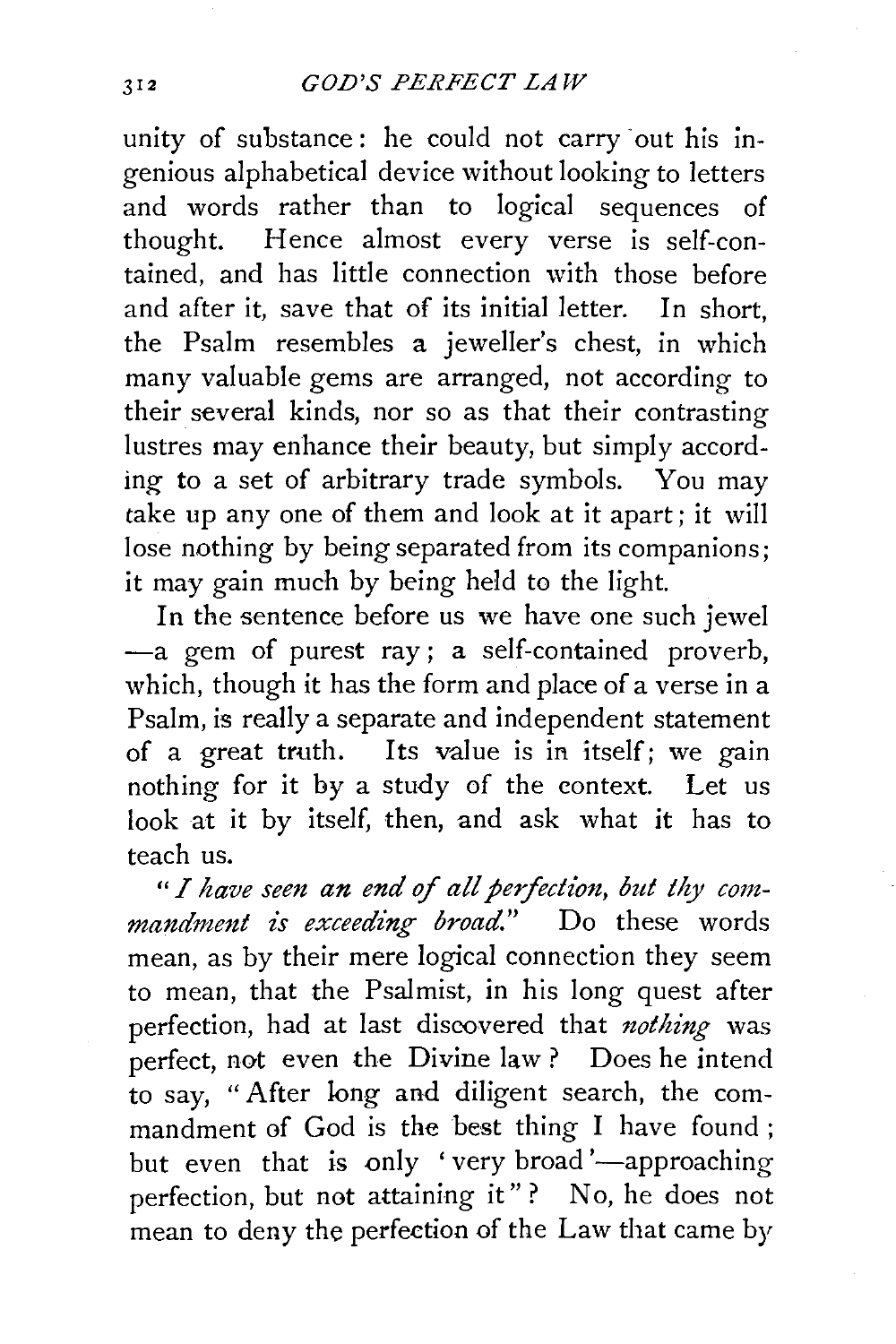Moses, though *we* may deny it, and *must* deny it. For the Law was only the shadow which the Gospel cast before. To us, therefore, the Law is not the most complete, not the perfect publication of the will of God. But the Jew had nothing better; and the whole tone of this Psalm shews that the rabbi who wrote it held it to be perfect beyond all compare.

Did he mean, then, to affirm that the Law *alone*  was perfect? Did he intend to imply that, though he had looked for perfection in men, in nations, in modes and schools of thought, in his own heart and life, he had been disappointed again and again, driven to the conclusion that perfection was to be found only in that Divine law and ideal of life which stood so high above all performance ? Doubtless, this was his meaning. He had seen the thoughts and conditions of men change and shift in many ways. He had hoped that by some of the changes and forms of discipline through which they were drawn, they might be raised to a perfect obedience to the Divine will. He had clung to this teacher and that, this saint and that, trusting that at last he had discovered a perfect man; but even in the wisest he had found some touch of folly, even in the purest some taint of sin. Possibly, too, he had indulged in similar hopes for himself, thinking, believing that when he had gained this point or that -when he was older, or wiser, when time had dulled the edge of his passions, or experience had simplified and raised his aims-he might rise into a mode of life more happily ordered, into a condition in which the imperfections of his character and service would be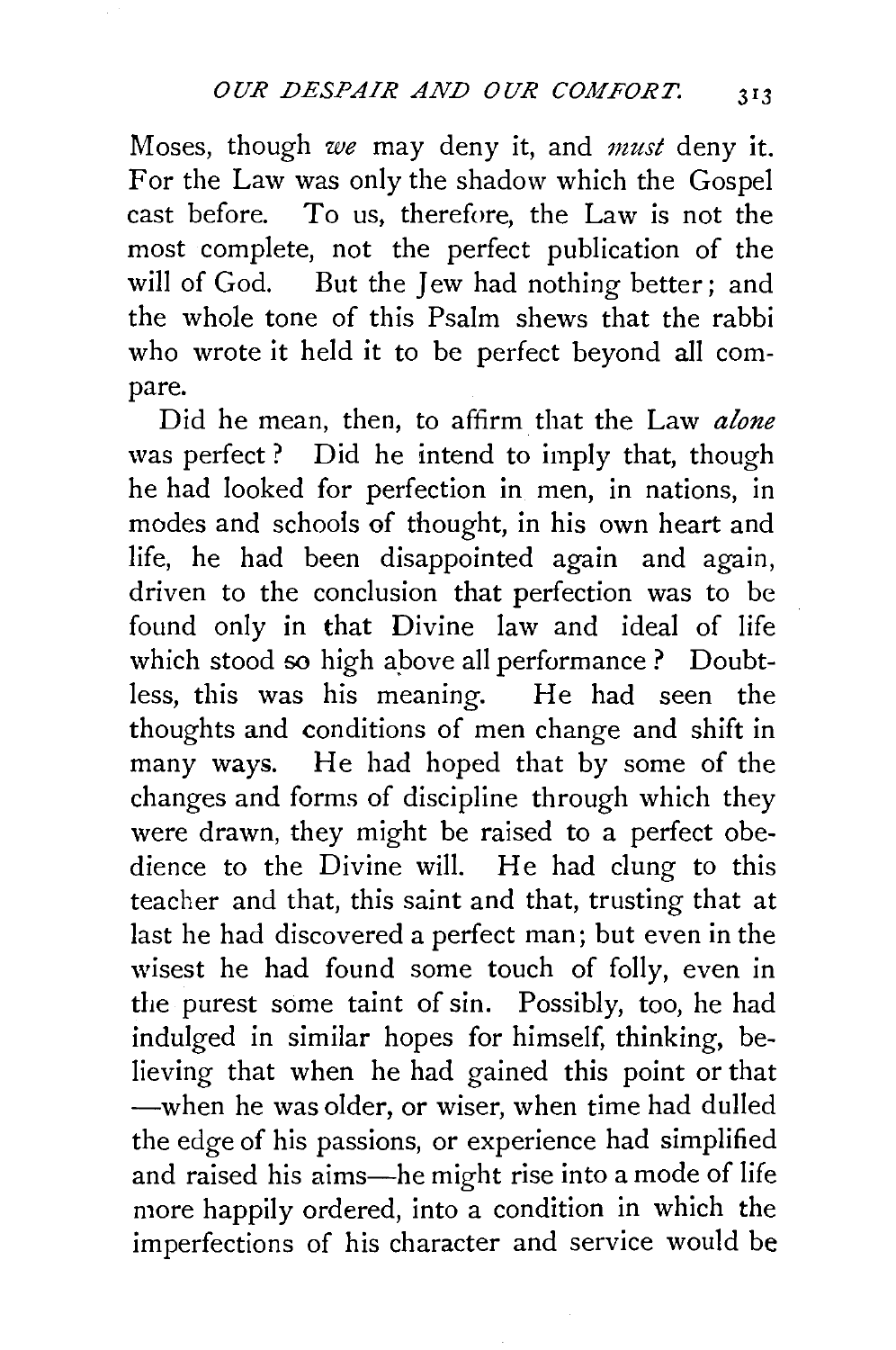removed. But, as in others, so in himself, he has been disappointed—disappointed more bitterly in himself than in his neighbours. He is conscious that imperfections still cleave to him; that he has both fallen short of his mark, and that his mark has risen still higher as he has approached it, until at last he is bereft of hope, and no longer expects to find that which is perfect, whether in himself or in the world. " I have seen an end of all perfection."

Now, as we listen to him, it would be very easy to take a cynical tone, and say, " Why, what a thing is here! Here is a man of large and varied experience puling and puking like a green girl over a fact familiar to every thoughtful and observant mind! For who, after the first flush of youth has passedwho expects to find perfect men about him, or to have his conditions shaped to his mind? Let us have done with these impossible ideals and sentimental complaints, take men as we find them, and be thankful if we can secure a tolerable amount of comfort, and come fairly up to the current and standard morality of our time."

It would be equally easy to take a weak sentimental tone, and say, "Ah, yes, how true that is!  $I$  have trusted men, and they have disappointed me. I have striven and searched for a perfection I could never reach. If for a time I have fancied I had found it in this friend or that, I have been bitterly undeceived. Let us quit this impossible quest, then. Let us sit still, and mourn over the irreclaimable weakness and wickedness of the world."

It would be as easy as it would be foolish to take either of these tones, and at times, I suppose, most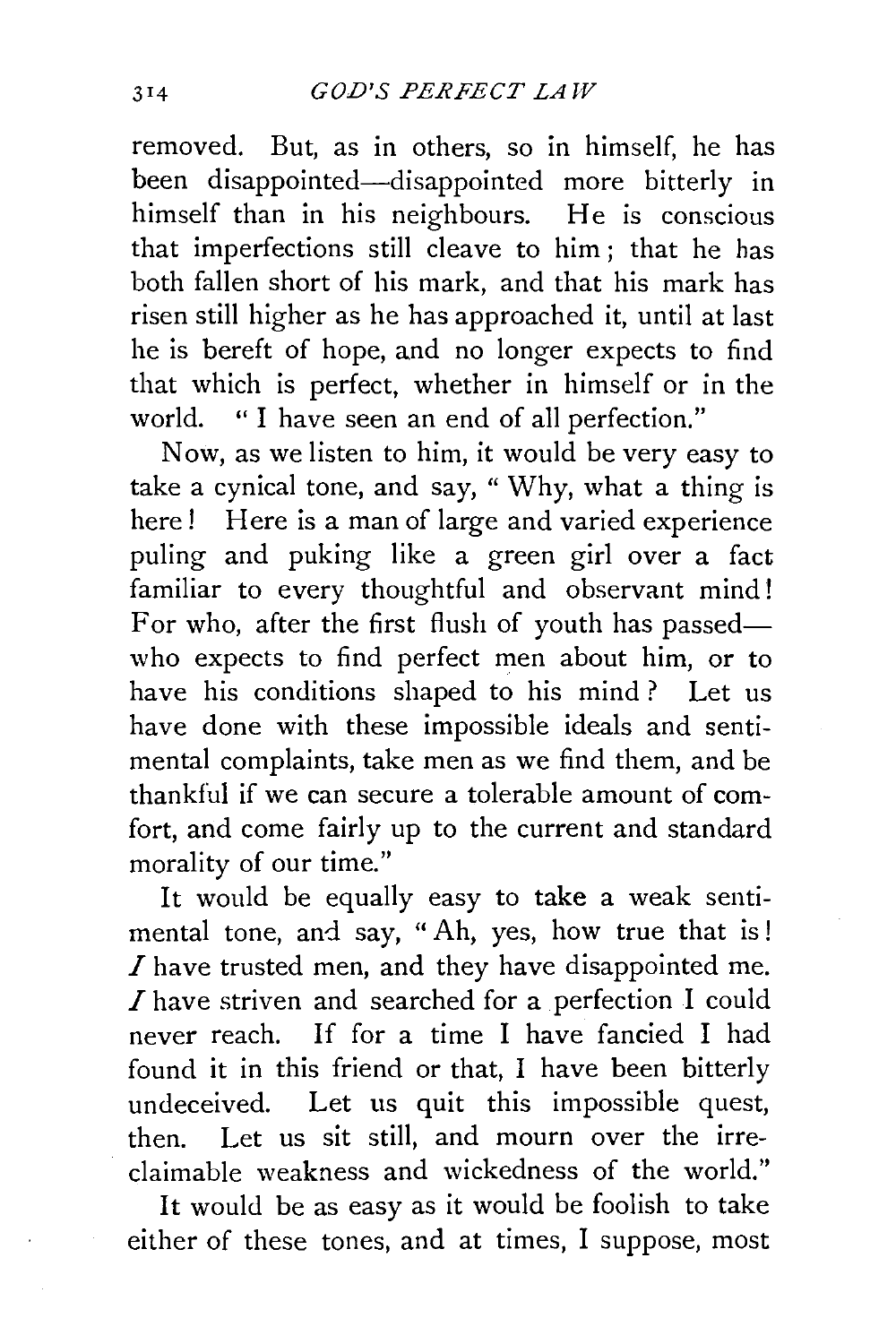of us do take both of them. But we have no encouragement to take them in the words of the Psalmist, nor even, if we wisely consider them, in the facts of our own experience.

We often assent to the Psalmist's verdict, "I have seen an end of all perfection," and yet, after all, do we heartily and practically assent to it? "Hope springs eternal in the human breast." However often we have been deceived, we still look forward with expectation, with what perhaps we call "a chastened expectation." Our life, we think, might so very easily be made happier and better than it is, so mere a trifle would lead in such large issues of content, that surely a time must be coming in which, not the wild dreams of our youth indeed, but the chastened and sober expectations of experience will be fulfilled. No change of outward conditions has made us what we fain would be hitherto, nor given us all we crave : but it would not take very much to content us now; and as we advance along the path of life-when we have gained the competence for which we have laboured, when we have achieved the task we long since prescribed ourselves, when we have conquered this bad habit or acquired that new relation-surely we shall reach what we have so long sought, and find our character and our conditions to our mind. Who, after all, wholly despairs of himself, or of the world? He does not despair of himself who is for ever listening to the flattering tale, that all will go well with him when he has educated and placed his children, when he has secured this or that opening, for business, or is able to retire from business; when he has acquired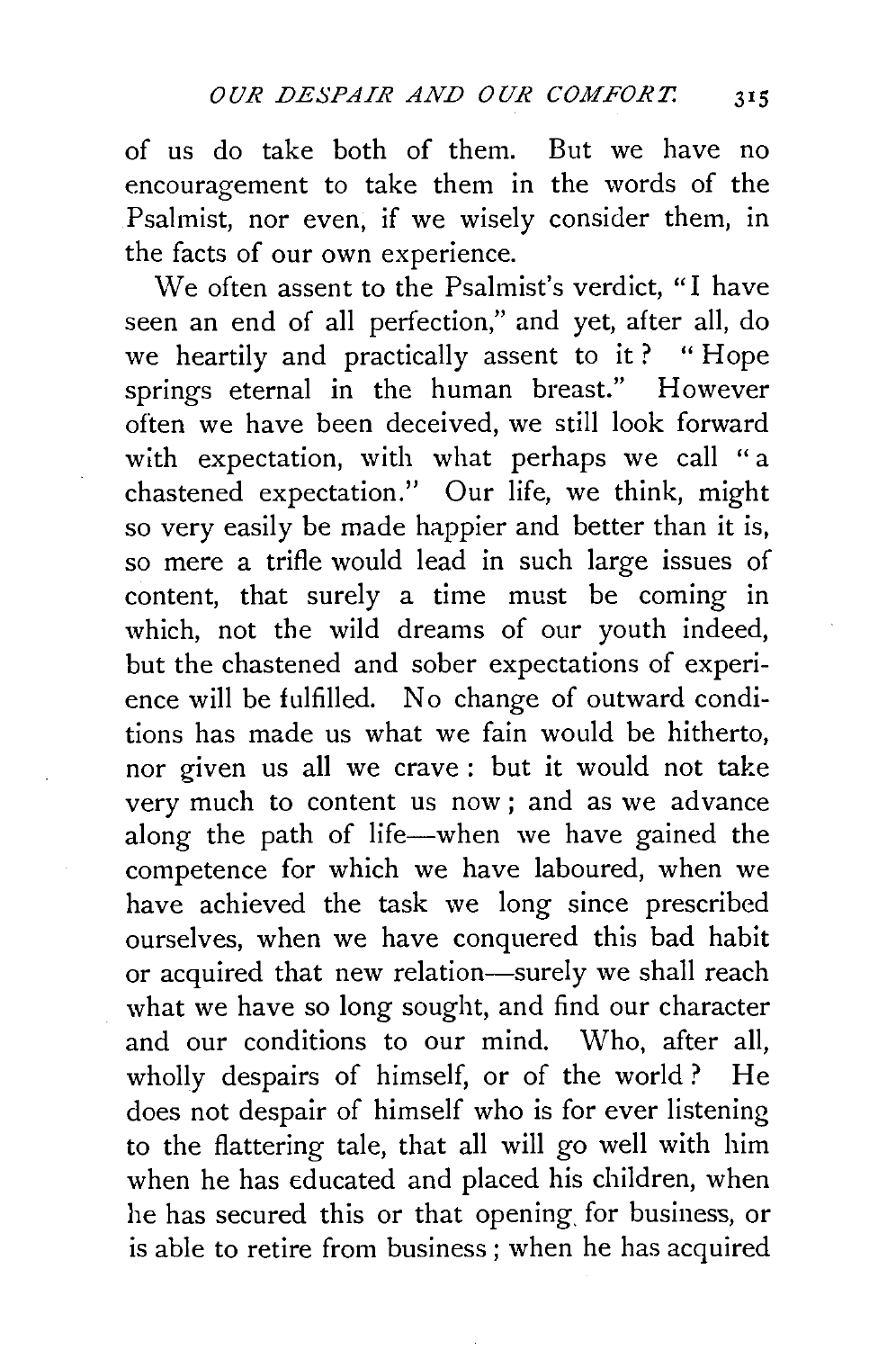a little more money, or a little more leisure, or a little more health, or a little more knowledge, or a little more grace. Nor does he despair of the world who can still strive to teach it, and mend it, and pray for it, who can rebuke its follies, who is saddened by a sense of its miseries, or lifts so much as one of his fingers to the burdens under which his neighbours groan. The fact is that, despite the despairing and pessimist tone we sometimes affect, so far from feeling that we have seen an end of all perfection, most of us are stiil searching for it, and striving toward it: if we admit that the world has not seen it yet, we are only the more eager that the world should see it, the more sanguine that it will see it one day.

But though we cannot honestly say, in the cynical sense of the words, that we have seen an end of all perfection, there is a sense in which they are very true, and in which it is well that we should heartily adopt them. It behoves us-not despairingly, and still less satirically and scornfully, but humbly and patiently-to confess that we ourselves are not perfect, and therefore have no right to expect perfection in our neighbours. For beyond a doubt we are apt, as the illusions of life pass away, to abate our hopes for men and to slacken in our endeavours to better them and their conditions. We find that, at the best, we can do so little for them, and that often they are so little worthy of what we do, that we are tempted to refrain from doing even the little which lies within our power. Beyond a doubt, too, as the years pass, and we find that we ourselves are so little the better for all our endeavours after a better life, we are apt to abate our endeavours, to content ourselves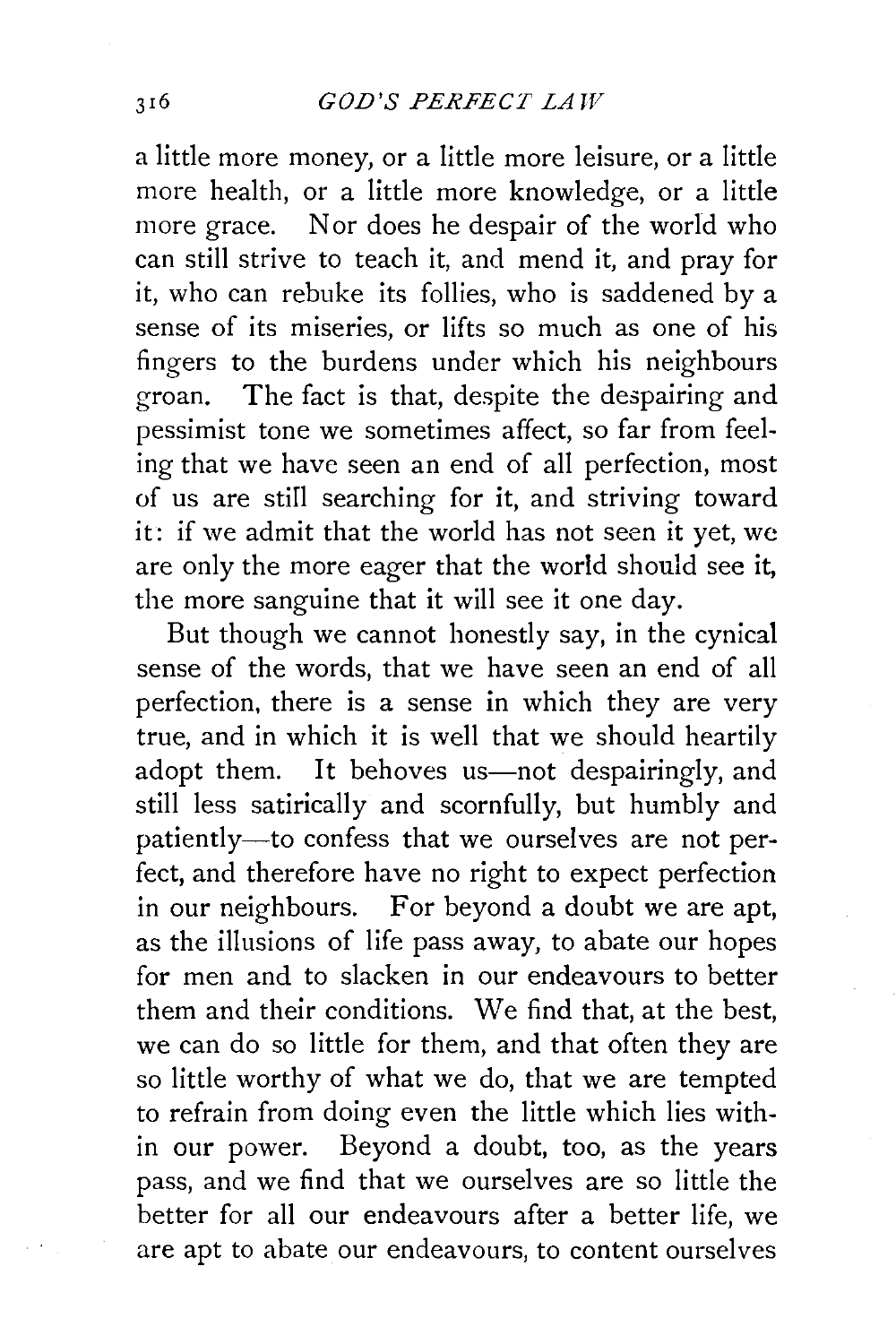with aiming at a lower mark, to lose the enthusiasm which would once be content with nothing short of perfection. And, therefore, we need-especially if we are advancing in years—to get from the Psalmist's words whatever stimulus and encouragement they contain.

They offer us a double comfort and encouragement. We may read them in two ways:  $(I)$  "I have seen an end of all perfection; *for* thy commandment is exceeding broad;" and  $(2)$  "I have seen an end of all perfection, *but* thy commandment is exceeding broad." Read in the first way, they suggest the animating thought, that our haunting consciousness of imperfection springs from the bright and awful perfection of the Law we are bent on obeying, of the Ideal we have set before us. It is not because we are worse than those who are without law, or who are a law unto themselves, that we are restless and dissatisfied with ourselves ; but because we measure both ourselves and our fellows by the lofty standards of God's commandment. It is because that commandment is so broad, that we cannot embrace it; it is because it is so high, that we cannot attain to it ; it is because it is so perfect, that we cannot perfectly obey it.

The content, the entire self-satisfaction, of heathen races must often have supplied the travelled and pious Jew with a theme for wonder and reflection. Nor can *we* compare, for instance, the Greeks of the ancient heathen world, or even their purest moralists, or their most virtuous and noble men, with men of our own time, and not be struck by the radical difference in their moral attitude and tone. To the ancient Greek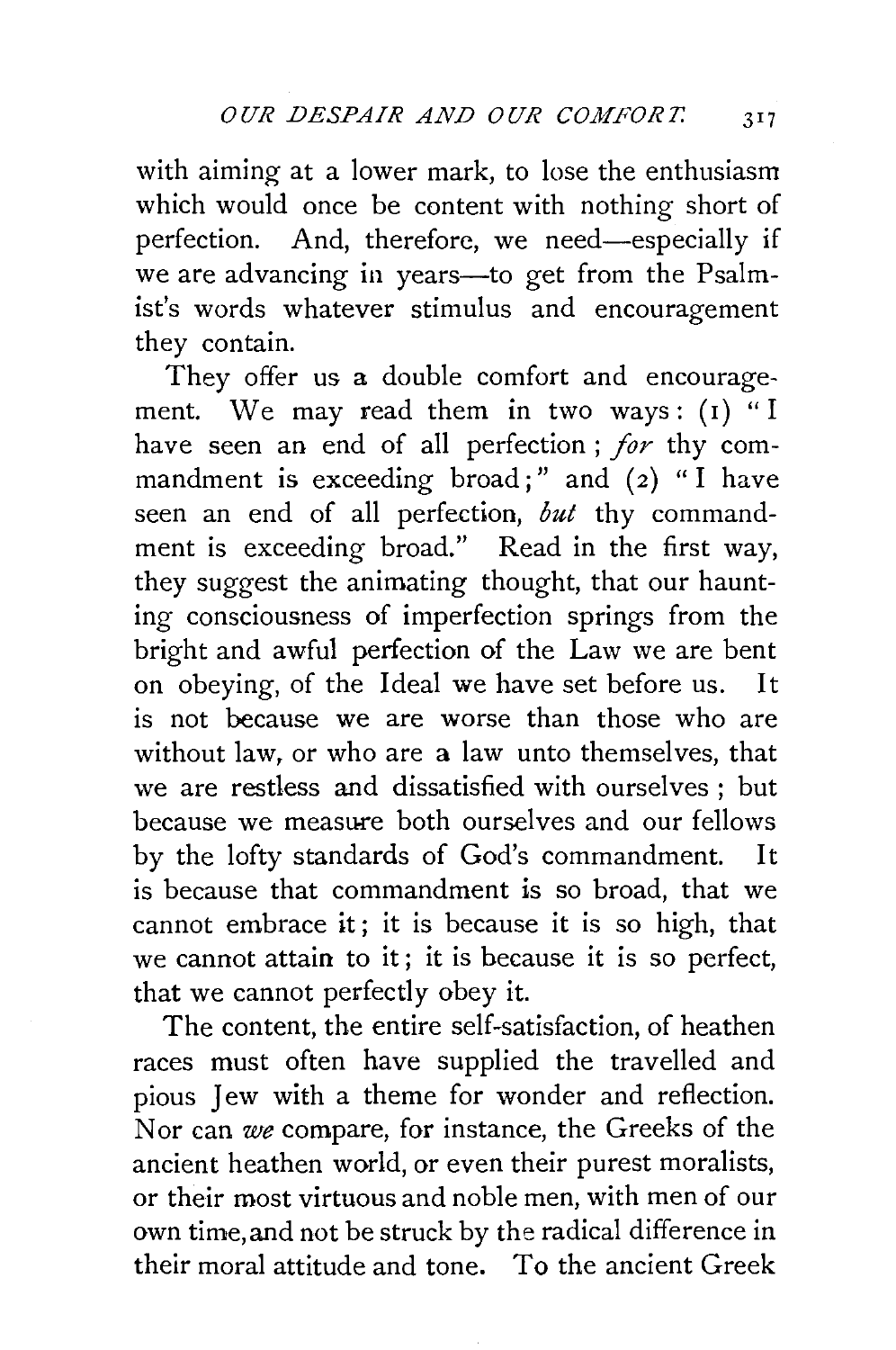the world was very fair, human life very beautiful, and full of enjoyment. There was nothing mystic, yearning, unsatisfied in his nature. He had discovered attainable ideals, and was content both with them and with himself. The sense of moral imperfection, of sin, was almost unknown to him. He did not know, even Socrates did not know, as Carlyle reminds us, that " there is no sin so damning as that same supercilious unconsciousness of sin." It was because their moral standard was in many respects so low as to permit their very best men to be guilty of acts which we cannot so much as name, that they were so easily satisfied-self-satisfied-content with themselves and their conditions, their aims and their achievements. Whereas the Christian of modern days, in proportion as he has the spirit of his Master, is dissatisfied with himself and with the moral conditions of men ; he is for ever seeking and demanding something higher, nobler, more perfect: while the Greek stands gracefully at ease, in smiling self-content, the Christian is for ever straining forward to that which is before, confessing that he has not yet attained, that he is far from being perfect. And this amazing difference is purely due to the fact that the one has a Divine Law and a Divine Example before and above him, such as it never entered the heart of the other to conceive,a perfect Law and an Example of all perfection. Therefore it is that he is dissatisfied, ill at ease; that he frets and strains at the hindrances and limitations which render his best deeds and endeavours imperfect; that he aspires toward another and a better life in which he may enter, through a per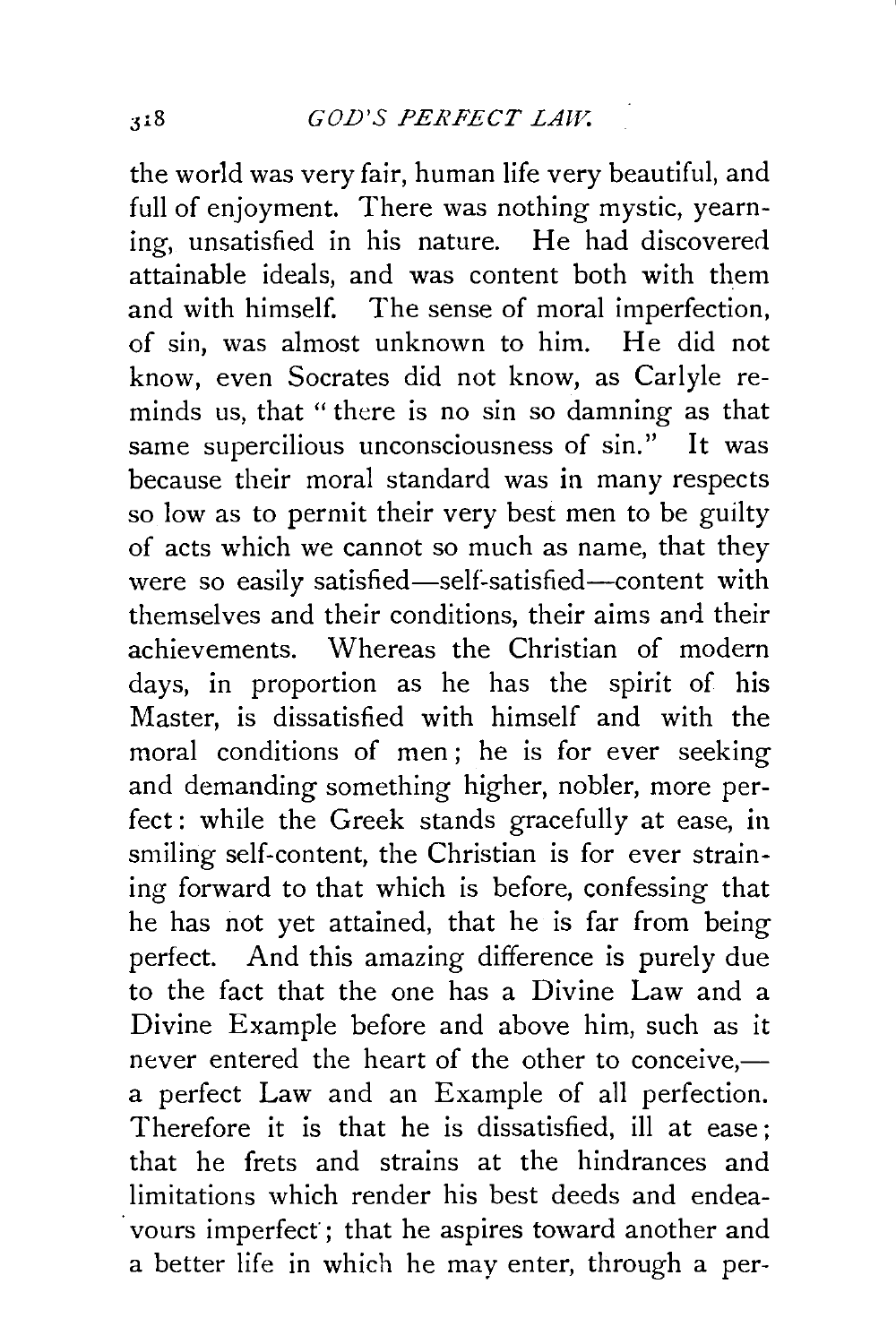feet obedience, into a perfect and Divine content. If he says of himself, and of man, and of human life, " I have seen an end of all perfection," it is because, turning to God, he can add: *"for* thy commandment is exceeding broad."

But we may read the verse in another way, and still derive comfort and encouragement from it. We may say : " I have seen an end of all perfection in myself, and in the world ; *but* thy commandment is exceeding broad : *that* is perfect, though *I* am imperfect, and in its perfection I find the promise of my own." For shall God give a law for human life, and that law remain for ever unfulfilled ? Impossible! " The gifts of God are without repentance "irreversible, never to be lessened or withdrawn. His purpose is not to be made of none effect by our weaknesses and sins. In the Law He has shewn us what He would have us be. And shall we never become what he would have us to be ? Can the Law remain for ever without any life that corresponds to it and fulfils it ? Nay, God will never take back the fair and perfect ideal of human life depicted in his Law, never retract his purpose to raise the life of man till it touches and fulfils that ideal. And so the very Law which is our despair is our comfort also, for if *that* be perfect *we* must become perfect; its perfection is the pledge of ours.

Nor have we only the comfort of a perfect Law. We have also the still greater comfort of a perfect Example-the example of Him who fulfilled all the righteousness of the Law, both for Himself and for us, that He might fulfil it *in* us. Besides "the broad commandment" we have "the Man in whom